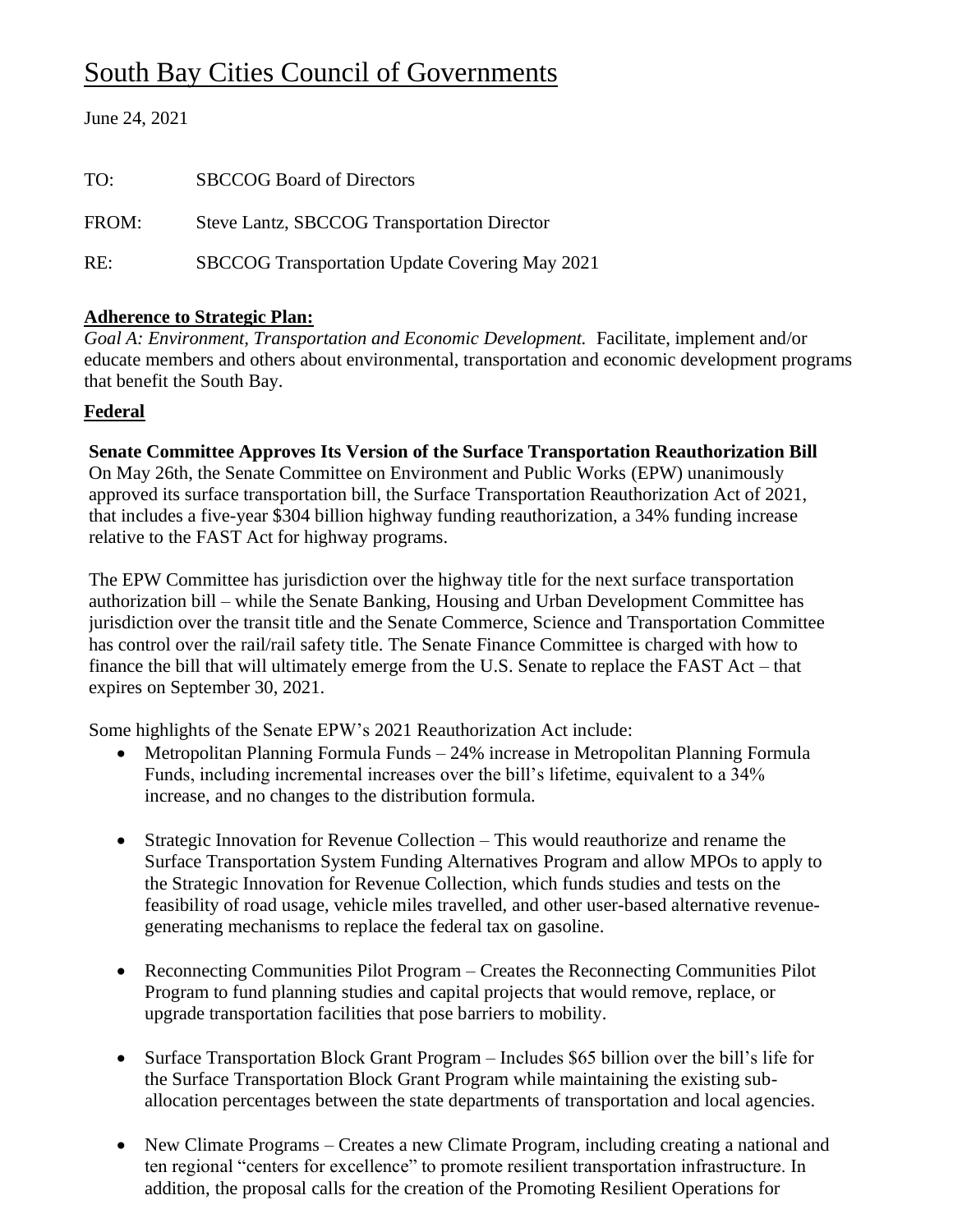Transformative, Efficient, and Cost-saving Transportation (PROTECT) grant program, which would establish a formula and competitive grant program to help States improve the resiliency of transportation infrastructure.

• INFRA Grant Program & Freight Formula – Includes \$4.8 billion over five years in funding for the INFRA Grant Program and \$7.15 billion over five years for the freight formula program.

#### **Biden Pushes For a Bipartisan Infrastructure Deal With GOP**

President Biden had originally set a Memorial Day deadline for reaching a deal. But on May 30<sup>th</sup>, he told GOP leaders that unless consensus is reached before the House of Representatives returns from its Memorial Day break on June  $7<sup>th</sup>$  Democrats will move forward with a unilateral bill in time for an early June hearing scheduled on a House transportation bill.

The two sides remained far apart at the end of May. Biden reduced his \$2.3-trillion opening bid to \$1.7 trillion in earlier negotiations. Republican senators have outlined a \$928-billion infrastructure proposal as a counteroffer to Biden's \$1.7-trillion proposal, and they said they would not go along with his plans to raise the corporate tax from 21% to 28% to pay for new spending. The GOP plan amounts to about \$250 billion in new spending, far from the president's approach.

Republicans also want to shift unspent COVID-19 relief dollars to help cover the infrastructure costs, a nonstarter for many Democrats. Republicans still disagree with Biden on what should be considered "infrastructure," saying it should focus on the "physical core idea" such as roads, bridges, ports and even newer things such as broadband, but not elder care as Biden proposes.

#### **Build America Bond Revival Draws Bipartisan Support in Congress**

There appears to be bi-partisan support for reviving the 2007 Build America Bonds program for states and cities to help spur increased spending on infrastructure projects.

The securities were a taxable alternative to traditional tax-exempt bonds, which both took the pressure off the municipal-debt market and allowed underwriters to market them to overseas investors and others who don't typically buy state and local government debt. The Build America Bonds program unleashed a wave of debt sales by municipalities, with more than \$180 billion of the securities sold before the program lapsed at the end of 2010. The federal government paid some of the interest for the securities under a temporary program enacted after the last recession.

# **Two Senior Senate Democrats Propose Funding For A 100% EV Transit Bus Fleet**

Senate Majority Leader Chuck Schumer and Senate Banking Chairman Sherrod Brown have proposed spending \$73 billion to electrify the nation's 70,000 transit buses and public transit vans as part of a push to move the United States toward zero-emission transportation. The Senators' plan also would fund a charging network and would require that all vehicles purchased using the funds be made in the United States.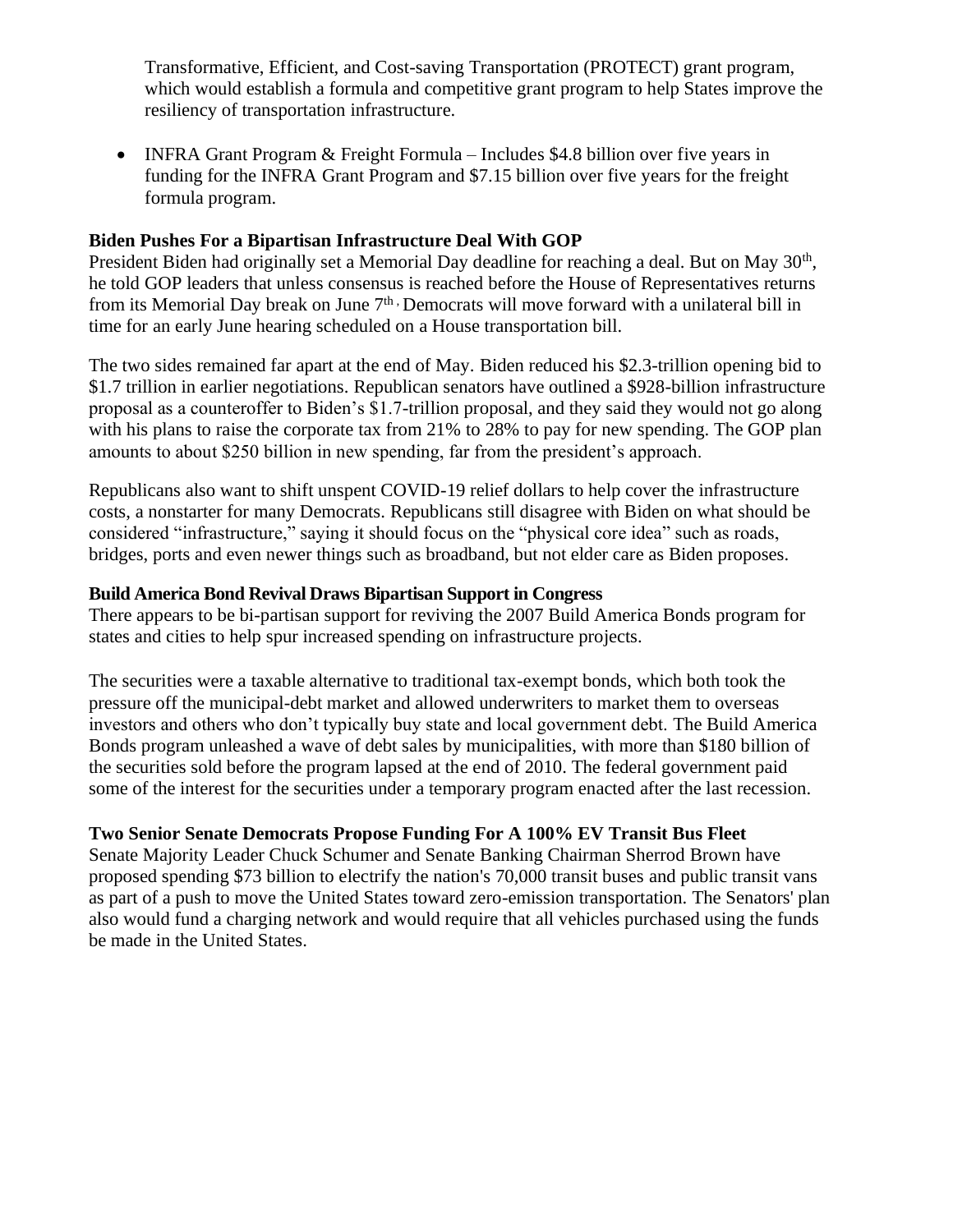The senators cited a study from the Center for Transportation and the Environment estimating costs to transition to a zero-emission transit bus fleet by 2035 at between \$56 billion and \$89 billion. Although no deadline was mentioned, the Senators' fact sheet noted that only 2% of U.S. buses are currently zero-emission vehicles and the U.S. government in 2020 spent just \$130 million on zero- emission bus grants.

#### **50,000 Comments Received For FHWA MUTCD 11th Edition Update**

The Federal Highway Administration (FHWA) received 50,000 comments by the end of the public comment period on May  $14<sup>th</sup>$ , in a once-in-a-decade opportunity to make key changes to the  $11<sup>th</sup>$ edition of the agency's Manual on Uniform Traffic Control Devices (MUTCD).

The manual is a regulatory document that dictates the design and implementation of road signs, signals, and markings, and by extension, what nearly every street looks like throughout the United States. The MUTCD has roots in regulations for rural highways that do not reflect how streets are used in the  $21<sup>st</sup>$  Century.

Active transportation and technology advocates are calling for a total re-write. The manual has not been fully updated in over 50 years. Pedestrian fatalities have risen 50% over the past decade, and U. S. streets are the most dangerous of any peer countries, with over 40,000 people dying every year. In response, cities led by NACTO, transit and active transportation advocates called on FHWA to revise the motor-centric regulatory document to prioritize safety and the accessibility and use of roads by all people, moving by all types of transportation.

The current manual does not address a wide range of issues that have arisen over the past decade, including:

- Digital signaling to enable smart signal applications
- Speed monitoring and control to replace the  $85<sup>th</sup>$  percentile standard with more flexible speed limit standards
- Updating Active transportation safety for bicyclists and pedestrians
- Accommodating electric scooters and other personal mobility devices
- Implementing Smart Delivery and Smart Parking apps
- Anticipating Autonomous vehicles
- Geofencing to electronically limit user types from neighborhood zones

# **California Transit Association Seeks Provisions In Biden's American Jobs Plan**

The California Transit Association, which represents more than 85 transit agencies, has submitted a series of recommendations to Senate and House transportation leaders outlining the association's recommendations for The American Jobs Plan. The association's recommendations include:

- Using the core transit and rail funding levels included in the House-passed H.R. 2, [Moving](https://www.masstransitmag.com/management/article/21123499/moving-forward-framework-is-house-dems-fiveyear-760billion-infrastructure-plan)  [Forward Act,](https://www.masstransitmag.com/management/article/21123499/moving-forward-framework-is-house-dems-fiveyear-760billion-infrastructure-plan) as a base to fund transit and rail programs;
- Creating a national program to fund the transition to zero-emission buses, as well as zeroemission locomotive and ferry technologies;
- Providing significant new funding to prevent, reduce and withstand the impacts of natural disasters and climate crisis on the nation's transit and rail infrastructure;
- Providing new funding to pilot and study reduced and fare free transit;
- Providing new funding to support the design and delivery of grade-crossing improvements and separations;
- Maintaining and expanding federal funding and financial tools that encourage transit-oriented development; and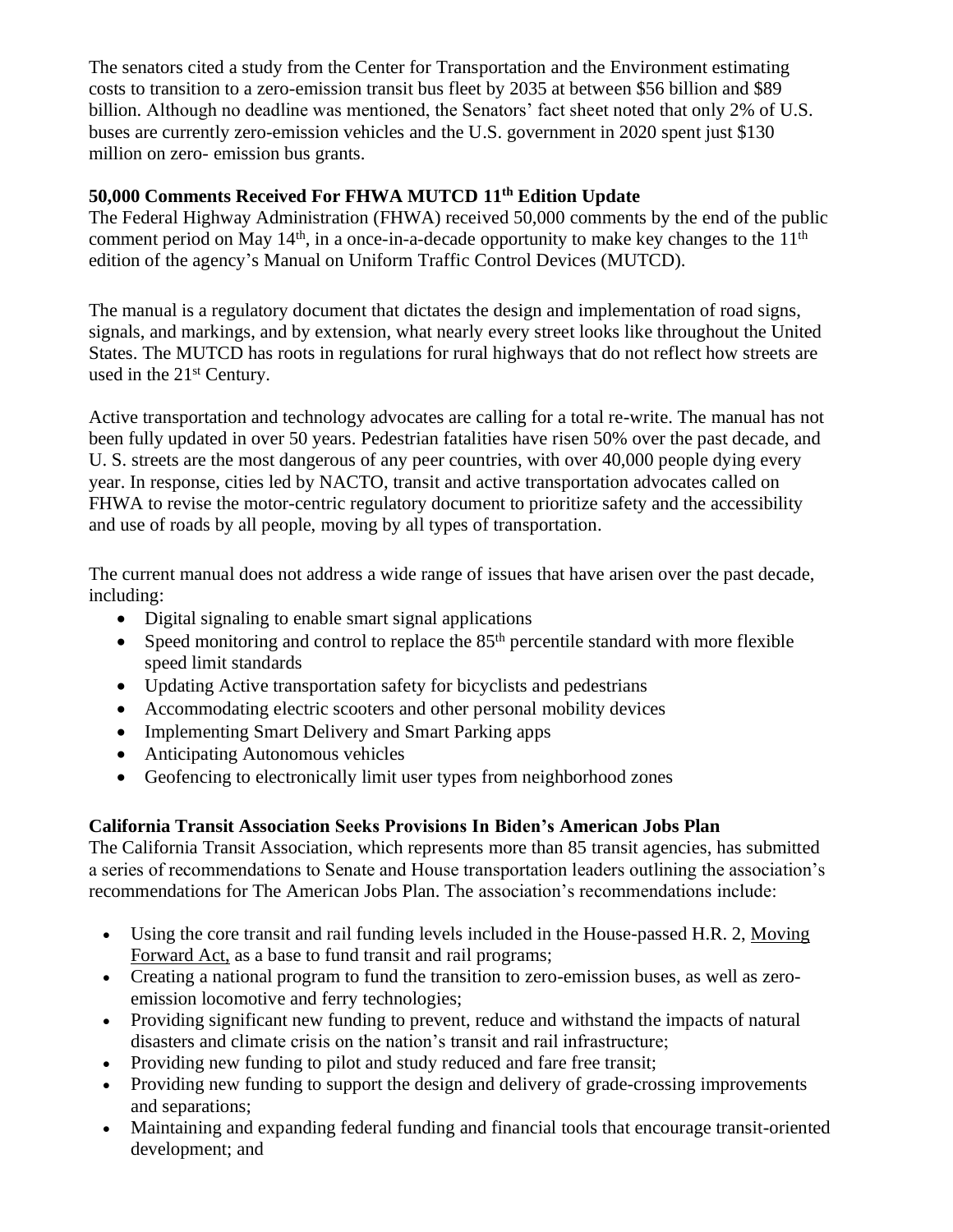• Expanding and streamlining available financing tools such as America Fast Forward Transportation Bonds and Transportation Infrastructure Finance and Innovation Act loans.

### **State**

# **State Gas Tax Rising On July 1st ; Less Than Half Of Projects Needed Can Be Funded**

Four years after the state legislature boosted the state gas tax in order to fix California's crumbling roads and bridges, officials say the SB1 funding will complete less than half of the work needed.

The California excise tax on gas will automatically rise again to 51.1 cents per gallon on July 1 to account for inflation. Under SB 1, the gas tax increased 12 cents per gallon on Nov. 1, 2017, jumped an additional 5.6 cents a gallon on July 1, 2019, and 3.2 cents last July 1 — bringing the total state levy to 50.5 cents per gallon.

SB 1 also increased the excise and sales taxes on diesel fuel and created an annual vehicle fee ranging up to \$175 for cars worth \$60,000 or more. California's total state taxes and other charges on gasoline are the highest in the country, according to the Tax Foundation, based in Washington.

Caltrans recently reported to the California Transportation Commission it will need \$122.9 billion over 10 years "to maintain the existing assets" due in part to increasing costs, the age of the infrastructure, and impacts from climate change and sea level rise. The available funding will address about 45% of the total identified needs, Caltrans reported to the California Transportation Commission.

Governor Newsom has proposed adding \$2 billion for road and bridge projects statewide during the next seven years plus an additional \$1 billion in state surplus funding for transportation projects needed for Los Angeles to host the 2028 Olympics.

The program to fix roads has been hampered by California's high cost of repairs compared with other states and by the COVID-19 pandemic, which resulted in less driving and therefore hundreds of millions fewer gas-tax dollars than expected.

A report by Los Angeles-based libertarian think tank the Reason Foundation in November estimated that 28.5% of California's urban arterial pavement was in poor condition as of the start of last year, which placed California 48th in the country, where the national average is 12.06%. The report, based on road condition data in 2018. reported by states to the Federal Highway Administration, ranks only Rhode Island and Wyoming lower than California.

#### **California Approves Electric Car Mandate For Ride-Hailing Companies**

The California Air Resources Board (CARB) unanimously adopted a rule on May 21<sup>st</sup> that would require 90% of miles logged by ride-hailing companies to be in electric vehicles by 2030.

Under the new rule, in two years 2% of miles traveled by Uber and Lyft drivers fleetwide must be in electric vehicles, ramping up to 30% in 2026 and 90% in 2030. The rule also calls for cutting the companies' carbon dioxide emissions from miles traveled with passengers to zero by 2030, partially by using credits earned by encouraging public transit and improving walkability and access to biking.

Representatives of Uber and Lyft support the 90% mandate, but are pushing for state funding and flexibility if they encounter delays meeting the targets. Lyft already has pledged to electrify [its entire](https://www.lyft.com/blog/posts/leading-the-transition-to-zero-emissions)  [fleet by 2030,](https://www.lyft.com/blog/posts/leading-the-transition-to-zero-emissions) and Uber has the same goal for vehicles in the US, Canada, and Europe by 2040. Uber also said it would commit \$800 million to help drivers transition. However, in 2018, electric vehicles accounted for [less than 1% of miles traveled](https://ww2.arb.ca.gov/sites/default/files/2019-12/SB%201014%20-%20Base%20year%20Emissions%20Inventory_December_2019.pdf) by Uber and Lyft drivers in California.

CARB staff predicts savings on gasoline and maintenance will more than offset the costs of the electric vehicles. One concern is that 56% of drivers could be from low-income or disadvantaged communities that could not afford to switch to electric vehicles. Environmental groups, labor advocates and drivers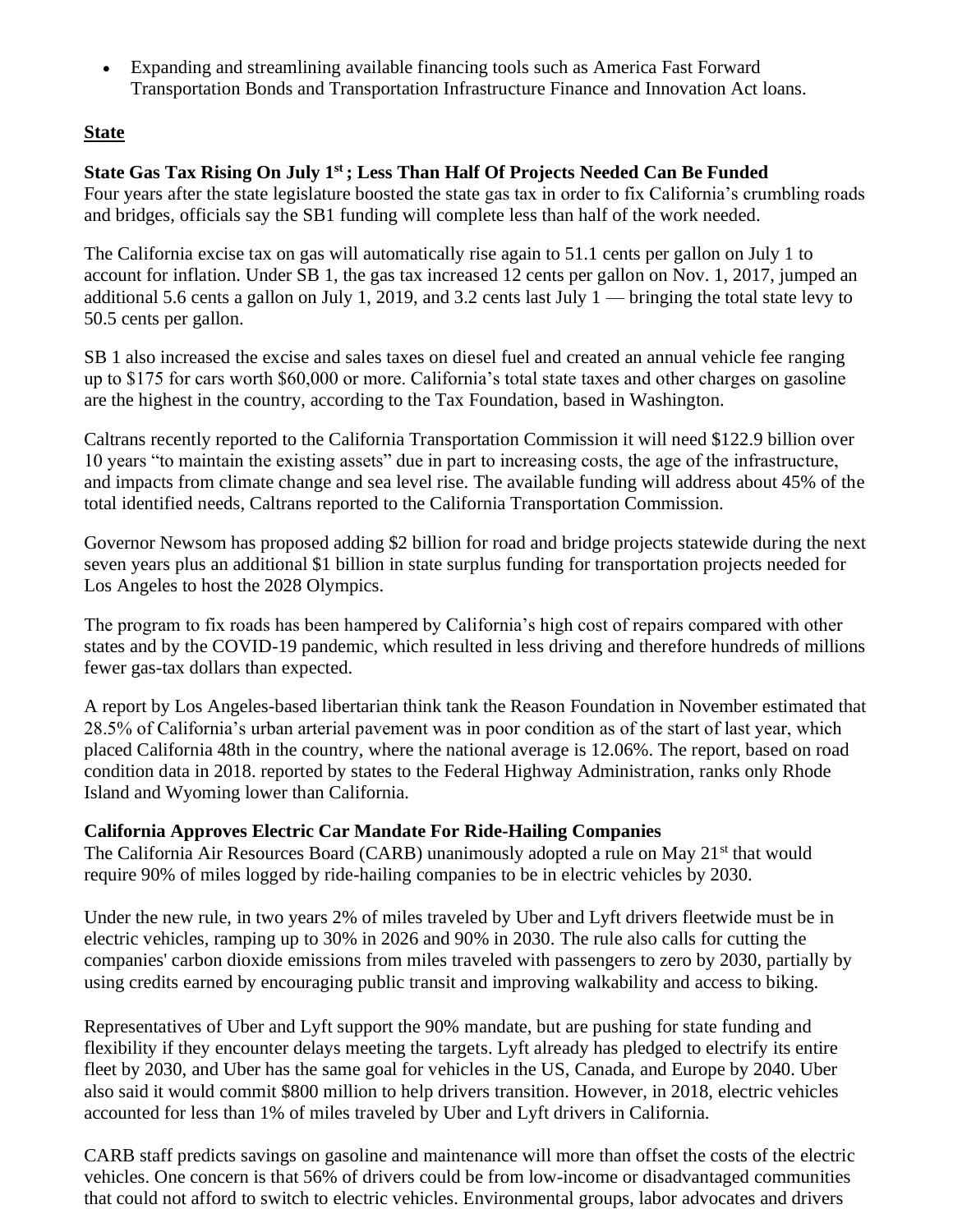called for California regulators to ensure that the companies, not the drivers, cover the costs of electrifying their fleets. CARB says it is up to the companies to determine how to comply.

#### **Region**

**Metro Launches Pilot Program To Give Unclaimed Bikes To Disadvantaged Communities** Metro launched an Adopt-A-Bike program on May  $21<sup>st</sup>$  that allows unclaimed bicycles left on Metro trains, buses and Metro property to offered free to L. A county residents and the unhoused.

The Adopt-A-Bike program will be administered through a mini-grant program that pairs Metro with CBOs and other entities that work directly with disadvantaged communities Up to \$120,000 annually will be available to assist the selected organizations in distributing these bicycles.

Metro collects approximately 400 to 500 bicycles each month that are left on the Metro system and on Metro property which are subsequently transported to Metro's lost and found facilities. Seventy-five percent of these bicycles are never claimed by their owner. State law currently requires the unclaimed bikes to be held for 90 days then sold at auction.

#### **Trends**

# **Researchers Make Long Lasting, Fast Charging Battery Breakthrough For Electric Cars**

Long-lasting, quick-charging batteries are essential to the expansion of the electric vehicle market, but today's lithium-ion batteries fall short of what's needed — they're too heavy, too expensive and take too long to charge.

Harvard University researchers have developed a proof-of-concept design for a new type of solid-state battery that can be charged and discharged at least 10,000 times with a full charge taking only 10-20 minutes. This battery technology could pave the way to making charging more competitive with filling up at the gas station and to increasing the lifespan of electric vehicles to that of the gasoline cars  $-10$ to 15 years — without the need to replace the battery.

The Harvard team designed a multilayer battery that sandwiches different materials of varying stabilities between the anode and cathode. This multilayer, multi-material battery prevents the penetration of lithium dendrites through the battery, not by stopping them altogether, but rather by controlling and containing them. The battery is also self-healing; its chemistry allows it to backfill holes created by the dendrites.

# **New Technology Could Put An End To E-Scooter Sidewalk Riding**

Sidewalk scooter riding is a major community concern since it increases the risk of e-scooters colliding with pedestrians. A new sidewalk detection technology being implemented by Spin and Bird will detect when they have been driven onto a sidewalk and produce a response.

In the case of Spin, starting in Santa Monica on July 1, their new e-scooters will emit a warning sound and send a push notification to the user. The company could also build a function where their scooters slow to a stop on sidewalks if a city were interested. The scooter has a downward facing camera on the front of each scooter that captures photos of the surface a rider is on. Images are processed onboard to enable real time notifications with 95% accuracy.

Bird's technology does not use cameras, but instead relies on GPS mapping of a City's streets and sidewalks. When Bird 2 scooters ride on a sidewalk they will beep and gradually slow down to a stop. Users will receive a message telling them to return to the road to resume normal speed.

# **As Pandemic Eases, Luring People Back To Office Isn't Easy**

With the L. A. County mask mandates ending June 15<sup>th</sup>, attention is turning to whether employers will require their employees to return to work or continue to work remotely, at least part time**.**